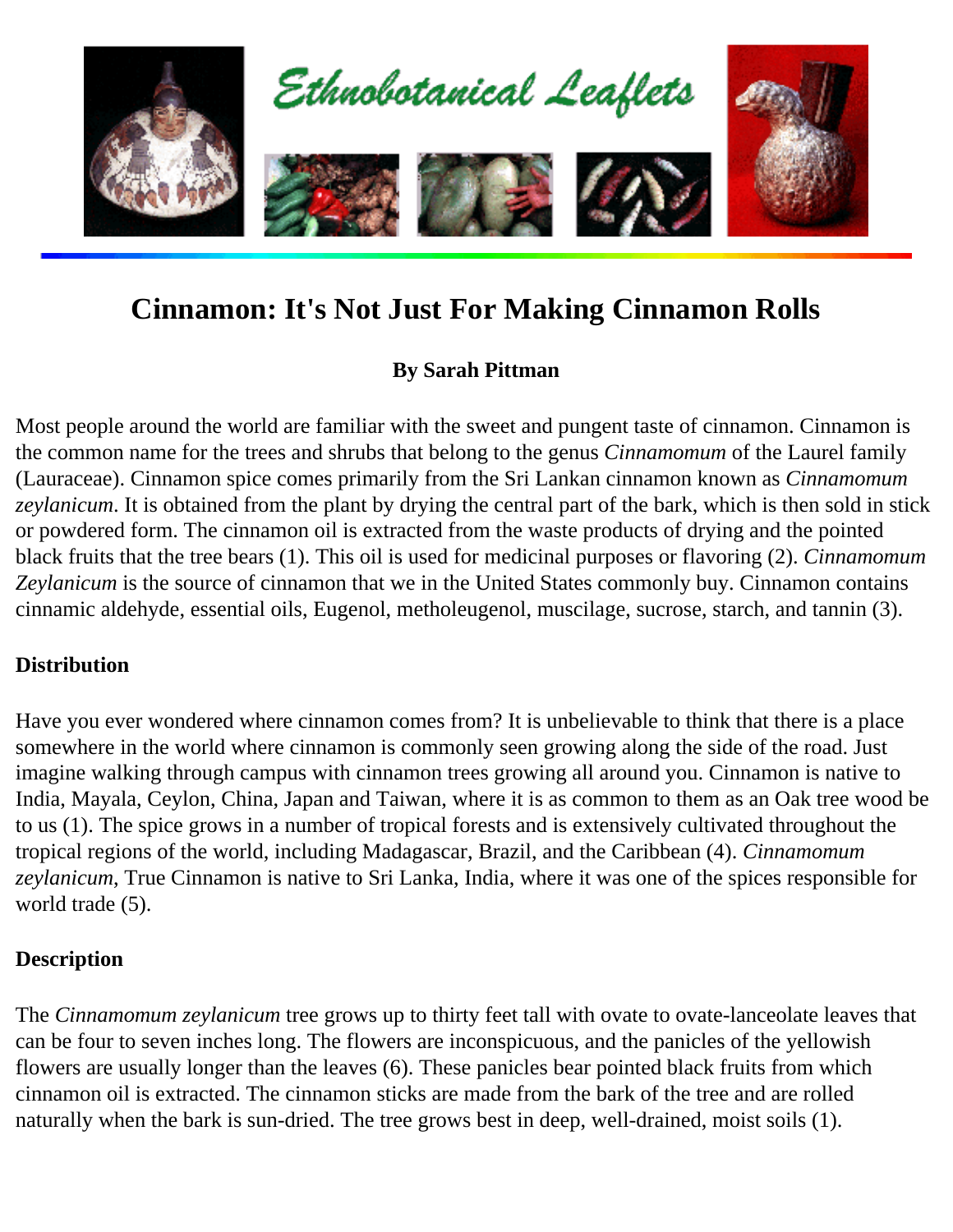#### **Uses**

Cinnamon (*Cinnamomum zeylanicum*) has many common everyday uses and some not so common uses. Everybody has probably used cinnamon for some reason, whether for cooking purposes or medicinal purposes. Despite being widely used in food and pharmacy it is also important in the cosmetic and perfumery industries (7). In some areas cinnamon has been known to be used for religious purposes. It is no wonder cinnamon is an important economic plant with all these possible uses for its products.

# **Cooking Use**

Cinnamon is very important in cooking, and it's easy to keep fresh. It is one of the most important spices in the world. Consumption in the U.S. alone is up 6.5 pounds compared to a decade ago. This is mostly due to the increasing interest in ethnic foods, and the increased interest in replacing flavor usually obtained from fats with the flavor of spices and herbs (8).

Most people in this world are probably most familiar with cinnamon when it is used for baking in dessert foods. Many cookies that Americans are familiar with have cinnamon as a main ingredient in them or sprinkled on top of them. Cinnamon rolls are a great example of a dessert pastry that has cinnamon as the main ingredient. Could you imagine what cinnamon rolls would taste like if cinnamon didn't exist? Could you imagine a world without cinnamon rolls or any of the other dessert foods that require cinnamon? The world would be a less sweeter place without cinnamon and the desserts made with it.

As international cooking is becoming more popular, people are starting to find new uses for cinnamon. For instance, cinnamon is an excellent spice used with meat and poultry in Indian and Moroccan dishes. Cinnamon is also commonly found with various Greek dishes. A dash of cinnamon in spaghetti sauce, beef stew, and chili, or with grains and lentils is very appetizing to some people (8). Cinnamon is also used often to flavor rice dishes and fish, chicken, or ham (9). A cinnamon stick can be added to hot chocolate to give it an added cinnamon flavor. There are a number of uses for cinnamon in the kitchen, and cooking with it makes food a whole lot tastier.

### **Medicinal use**

Cinnamon is one of the oldest herbal medicines known, having been mentioned in Chinese texts as long as 4,000 years ago (4). The first medicinal use of cinnamon was in Egypt and parts of Europe as far back as 500 BC. Cinnamon is often used for medicinal purposes due to it's unique properties. These main properties of cinnamon are astringent, warming stimulant, carminative, antiseptic, antifungal, anti-viral, blood purifier, and digestive aid (5,10,11). All of these properties of cinnamon make it a good medicinal plant. Cinnamon has many historical medicinal uses in different cultures. Some of these uses include treatment of diarrhea, arthritis, menstrual cramps, heavy menstruation, and yeast infections. Traditionally in many cultures cinnamon was taken as medicine for colds, flu, and digestive problems (10). Today cinnamon is used for many of these same traditional reasons. Often cinnamon is used as a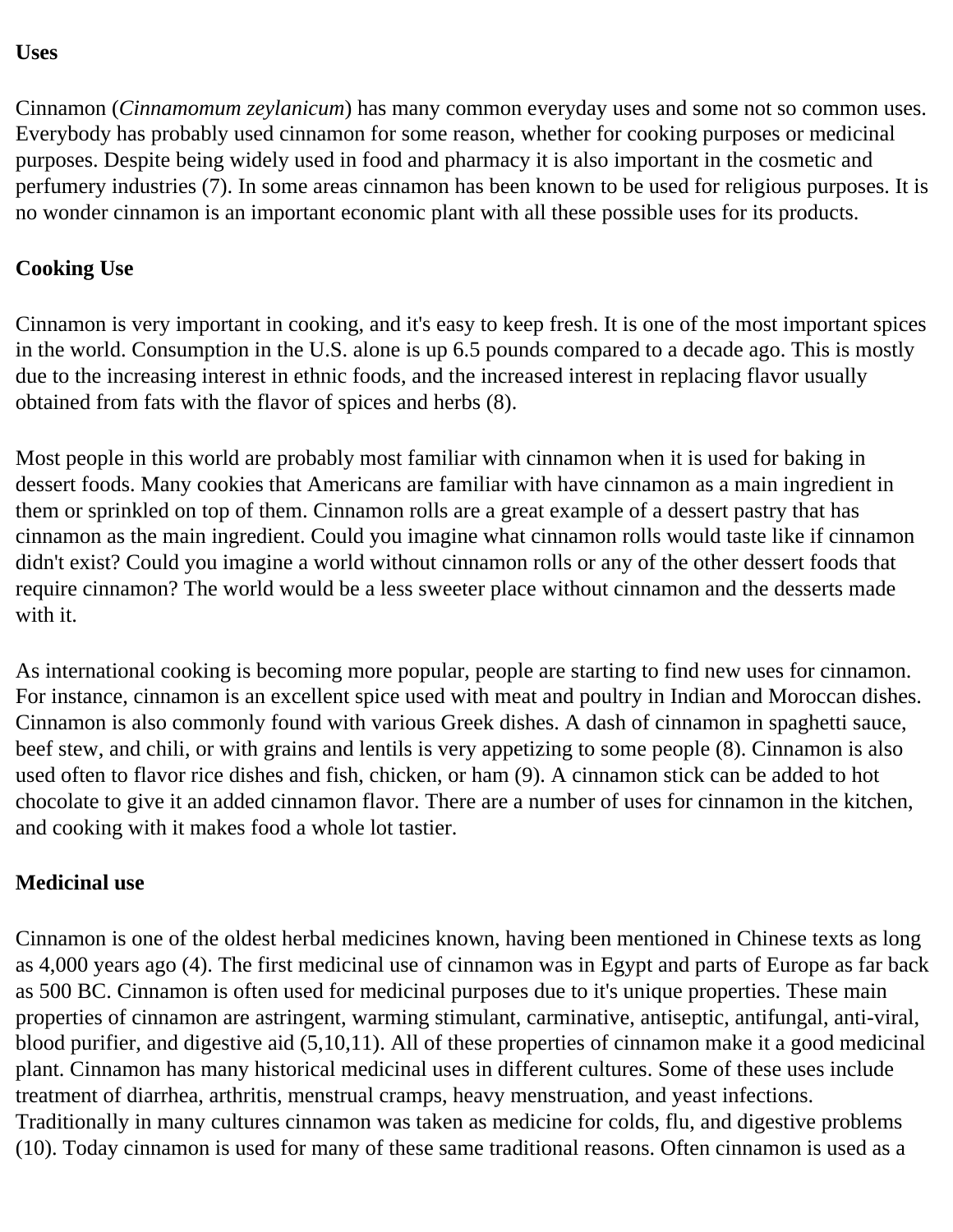nonessential addition to other remedies, than as a remedy by itself. Often this is because cinnamon is a stimulant to other herbs and the body, enabling herbal remedies to work faster (11).

The medicinal effects of cinnamon oil are very powerful, and there are many uses for it. Cinnamon oil is one of the most powerful stimulants there is. It is often used as a stimulant in paralysis of the tongue, or to deaden the nerve in a toothache. However, principally it is used as an aromatic to cover the disagreeable taste of other drugs (5).

The various terpenoids found in the spices essential oil are thought to be the reason for cinnamon's medicinal properties. Eugenol and cinnamaldehyde are two very important terpenoids found in cinnamon. Cinnamaldehyde and cinnamon oil vapors act as potent antifungal agents. The diterpenes found in the cinnamon oil have shown antiallergenic activity (4).

The numerous uses for cinnamon as a medicinal herb implies the widespread appreciation herbalists around the world had for its healing effects. Unfortunately there is often no scientific research to backup health claims that cinnamon does in fact have healing powers (4).

Along with the medicinal effects come the side effects and interactions that medicinal cinnamon causes. Some people may be sensitive or allergic to cinnamon. Also, some people may develop dermatitis after exposure to it. Therefore, to take precautions to these possible side effects, only small amounts should be given to a person who lacks prier exposure to it. Chronic chewing of cinnamon gum or use of cinnamon flavored toothpaste can cause inflammation of the mouth, and lead to pre-cancerous growth. The highly concentrated cinnamon oil is more likely to cause side effects than the cinnamon powder (4). Cinnamon oil should never be ingested.

# **Religious Use**

Not only is cinnamon used in cooking, and medicinal healing but it is, also, used for religious purposes. It is believed, by some, that burning cinnamon in incense will promote high spirituality and aid in healing. Some people also believe it can stimulate the passions of a male. The essential oil is often seen spiritually as used for protection (11). There are so many uses for cinnamon that it is hard to believe that most people only know it as an ingredient in their favorite dessert. In a persons lifetime, they probably encounter cinnamon a number of times, in a number of different forms, for a number of different reasons, without being aware of it's presence.

# **Other Species**

There are many other species that are closely related to Common or True Cinnamon. One of these species of cinnamon is called *Cinnamomum cassia*, or Chinese Cinnamon, which was widely used in China before the discovery of True Cinnamon. However, this other species of cinnamon is now thought to be an inferior substitute to *Cinnamomum zeylanicum* (2). *Cinnamomum cassia* is cheaper and more abundant than *Cinnamomum zeylanicum*. Also, it is heavier, less liquid, and congeals more quickly than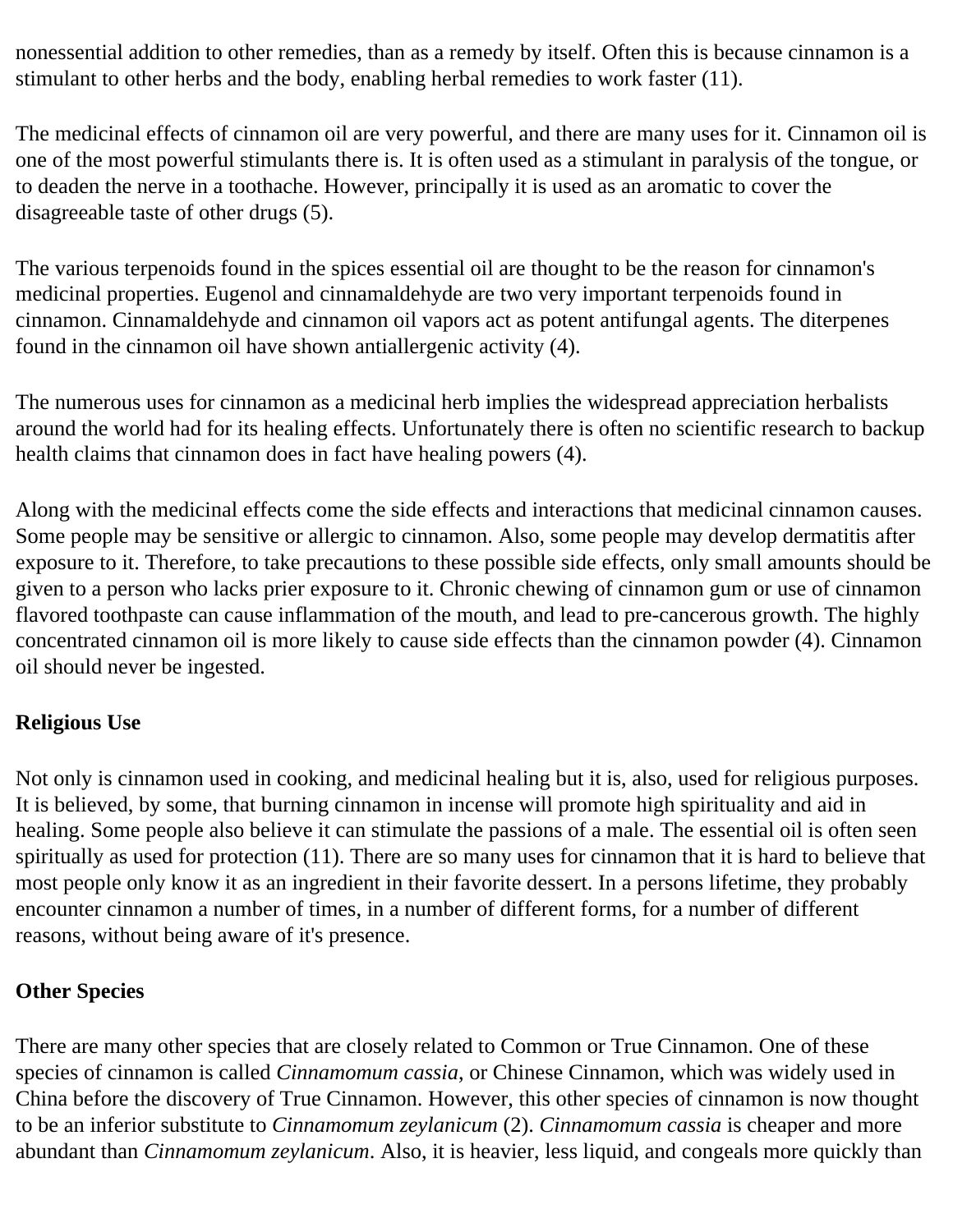True Cinnamon. In the United States Cinnamomum cassia is the official oil of cinnamon used for medicinal purposes. Its value is determined by the amount of cinnamic aldehyde it contains. Another type of cinnamon was Saigon Cinnamon which is often known as Annam Cinnamon, China Cinnamon, and God's Cinnamon. *Cinnamomum inners* is the species of Wild Cinnamon found in Japan. This species is also found in Southern India, where the buds are more mature then the form found in Japan. It is used medicinally for the treatment of dysentery, diarrhea and coughs. The bark is commonly used as a condiment (12).

# **Conclusion**

Cinnamon has been a favorite spice since biblical times, and since then has evolved many uses. It has played key roles in nutrition, medicine, religion, and the botanical economy. Cinnamon is a major product sold in the U.S. in any given grocery store. It can be bought in its pure form as cinnamon sticks, spice, or oil. It can, also, be bought as a herbal remedy, an ingredient in baked goods, or as incense. When buying cinnamon use your nose because the more pungent the aroma the better the quality.

## **References**

1. *Cinnamon Zeylanicum*. *Cinnamon Zeylanicum* - Suite101.com [online] Available from: http://www. suite101.com/article.cfm/tropicals\_and\_exotics/28956 (Accessed 2000 May).

2. Cinnamon. The Columbia Encyclopedia [Online] Available from: file:///A/cin great.htm (Accessed 2000 May).

3. James S. Dalch, Phyllis A. Dalch. Prescription For Nutritional Healing. 1997. 68 p.

4. Cinnamon (*Cinnamomum zeylanicum*). Cinnamon - MotherNature.com Health Encyclopedia [Online] Available from: http://www.mothernature.com/ency/ Herb/ Cinnamon.asp (Accessed 2000 April).

5. Cinnamon (*Cinnamomum zeylanicum*). Cinnamon [Online] Available from: http://azuswebworks.com/ herbs/cinnamn.htm (Accessed 2000 April).

6. *Cinnamomum zeylanicum*. [Online] Available from: http://florawww.eeb.uconn.edu/ PalmWeb/198800172.html (Accessed 2000 May).

7. [Online] Available from: http://asianspiceint.com/njs/cinnamon.htm (Accessed 2000 April).

8. The Facts About Watkins Cinnamon. [Online] Available from: http://www.homebiz-online.com/ profile/cinnamon.htm (Accessed 2000 May).

9. Cinnamon (*Cinnamon zeylanicum*). Culinary Corner - Food Glossary [Online] Available from: http:// www.mediacity.com.sg/culinary/glossary/glossary.htm (Accessed 2000 May).